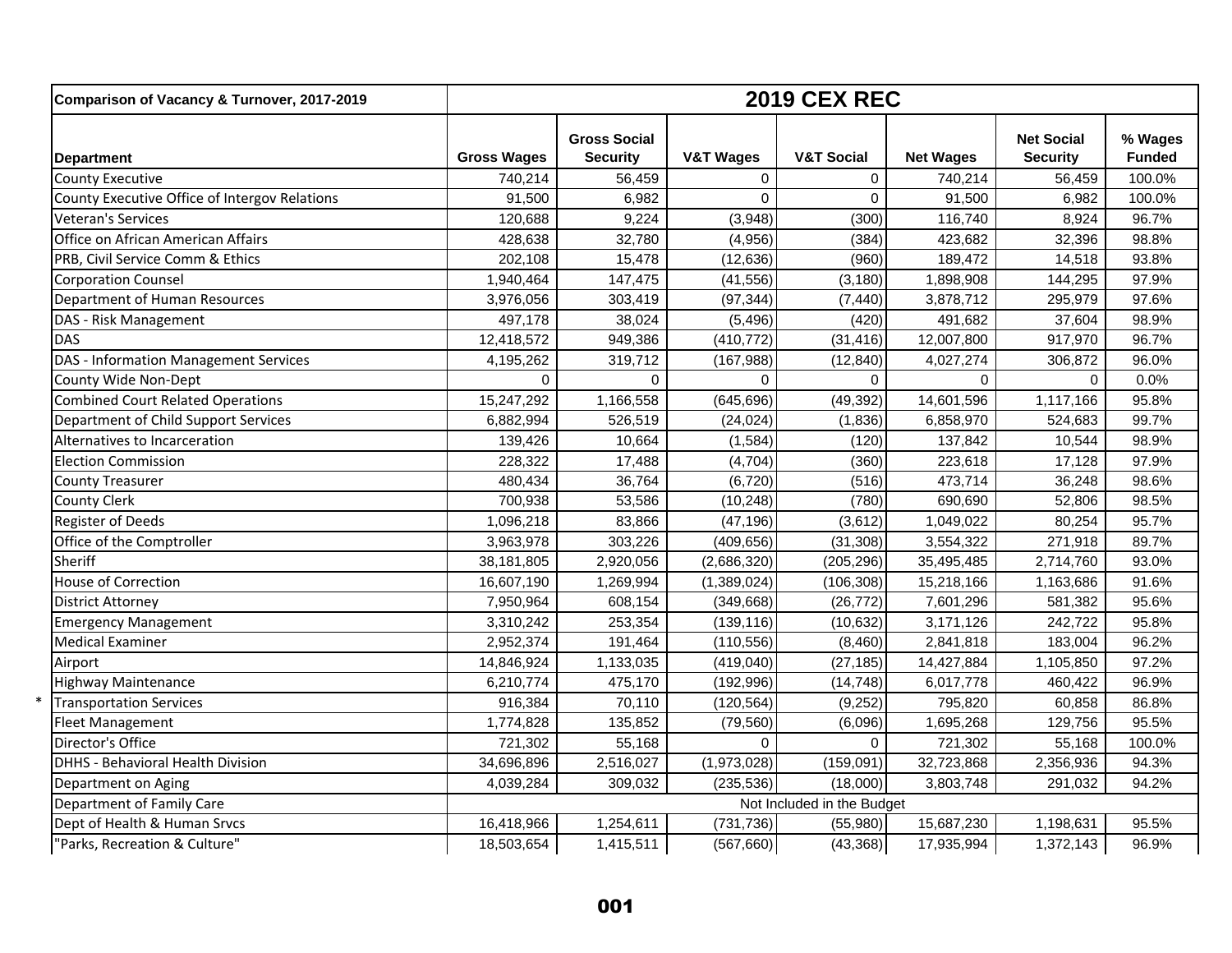| Comparison of Vacancy & Turnover, 2017-2019 | <b>2019 CEX REC</b> |                                        |                                       |                       |                            |                                      |                          |
|---------------------------------------------|---------------------|----------------------------------------|---------------------------------------|-----------------------|----------------------------|--------------------------------------|--------------------------|
| <b>IDepartment</b>                          | <b>Gross Wages</b>  | <b>Gross Social</b><br><b>Security</b> | V&T Wages                             | <b>V&amp;T Social</b> | <b>Net Wages</b>           | <b>Net Social</b><br><b>Security</b> | % Wages<br><b>Funded</b> |
| Zoological Department                       | 8.258.756           | 630.262                                | (263, 448)                            | (20, 208)             | 7,995,308                  | 610.054                              | 96.8%                    |
| <b>IUW Extension Service</b>                | 44.482              | 3.402                                  |                                       |                       | 44.482                     | 3.402                                | 100.0%                   |
| <b>COUNTY</b>                               | 228,785,107   \$    |                                        | $17,318,812$   \$ $(11,152,776)$   \$ |                       | $(856,260)$ \$ 217,632,331 | 16,462,552                           | 95%                      |

\*New Org in 2019 Budget, formerly under Highway Maintenance.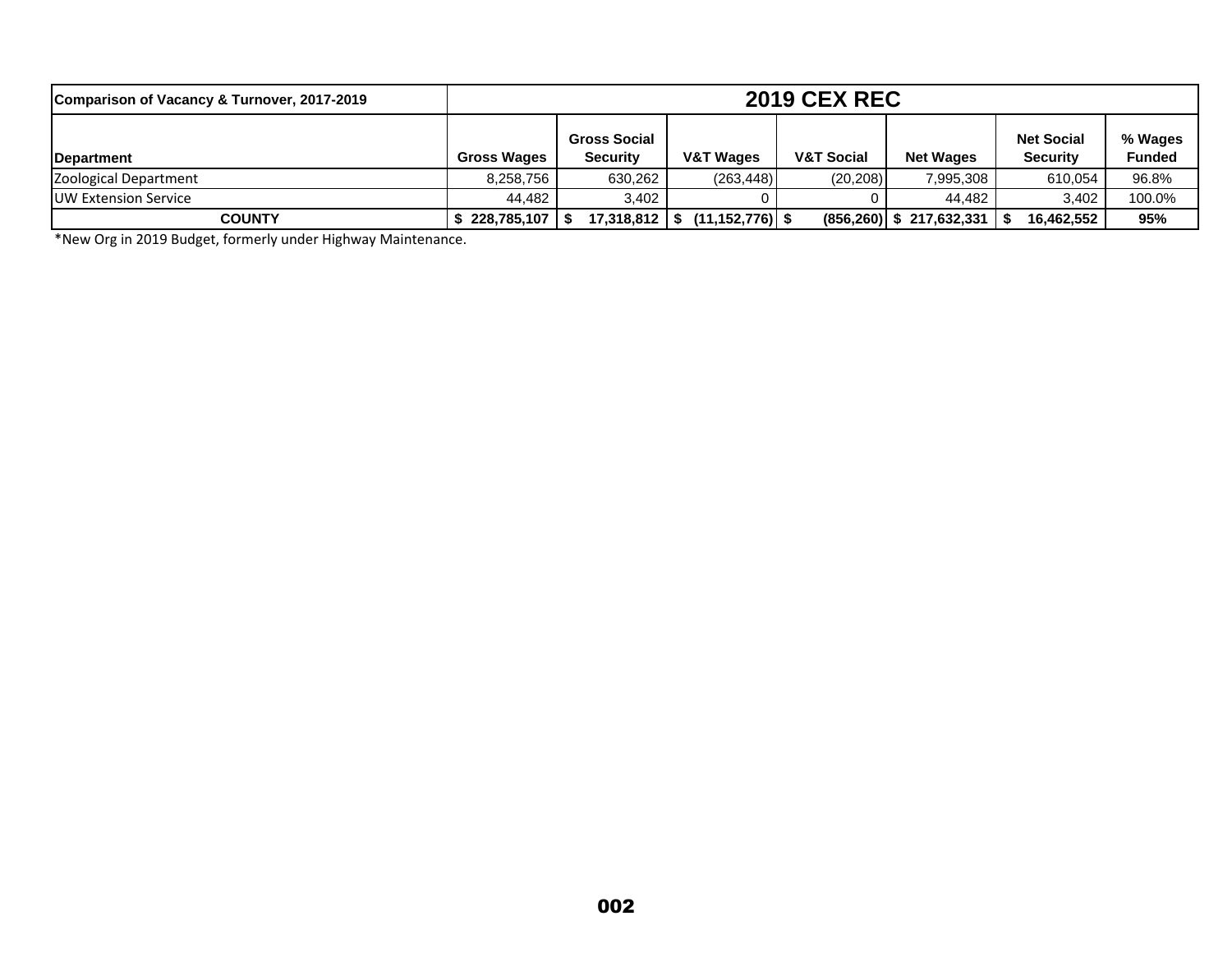| Comparison of Vacancy & Turnover, 2017-2019   | 2018 Adopted       |                                        |                                                                        |                            |                  |                                      |                          |
|-----------------------------------------------|--------------------|----------------------------------------|------------------------------------------------------------------------|----------------------------|------------------|--------------------------------------|--------------------------|
| <b>Department</b>                             | <b>Gross Wages</b> | <b>Gross Social</b><br><b>Security</b> | <b>V&amp;T Wages</b>                                                   | <b>V&amp;T Social</b>      | <b>Net Wages</b> | <b>Net Social</b><br><b>Security</b> | % Wages<br><b>Funded</b> |
| <b>County Executive</b>                       | 712,316            | 54,352                                 | (188, 508)                                                             | (14, 448)                  | 523,808          | 39,904                               | 73.5%                    |
| County Executive Office of Intergov Relations | 154,790            | 11,838                                 | (66, 432)                                                              | (5,076)                    | 88,358           | 6,762                                | 57.1%                    |
| Veteran's Services                            | 110,798            | 8,488                                  | (3,948)                                                                | (300)                      | 106,850          | 8,188                                | 96.4%                    |
| Office on African American Affairs            | 426,130            | 32,590                                 | (4, 728)                                                               | (360)                      | 421,402          | 32,230                               | 98.9%                    |
| PRB, Civil Service Comm & Ethics              | 179,558            | 13,746                                 | (10, 224)                                                              | (780)                      | 169,334          | 12,966                               | 94.3%                    |
| <b>Corporation Counsel</b>                    | 1,903,718          | 144,674                                | (41, 556)                                                              | (3, 180)                   | 1,862,162        | 141,494                              | 97.8%                    |
| Department of Human Resources                 | 3,677,372          | 280,574                                | (97, 356)                                                              | (7, 452)                   | 3,580,016        | 273,122                              | 97.4%                    |
| DAS - Risk Management                         | 526,656            | 40,270                                 | (5, 496)                                                               | (420)                      | 521,160          | 39,850                               | 99.0%                    |
| <b>DAS</b>                                    | 11,786,886         | 900,010                                | (410, 784)                                                             | (31, 392)                  | 11,376,102       | 868,618                              | 96.5%                    |
| DAS - Information Management Services         | 3,772,862          | 287,714                                | (167, 988)                                                             | (12, 840)                  | 3,604,874        | 274,874                              | 95.5%                    |
| County Wide Non-Dept                          | 1,626,732          | 124,152                                | $\Omega$                                                               | $\Omega$                   | 1,626,732        | 124,152                              | 100.0%                   |
| <b>Combined Court Related Operations</b>      | 15,061,820         | 1,151,950                              | (690,000)                                                              | (52, 848)                  | 14,371,820       | 1,099,102                            | 95.4%                    |
| Department of Child Support Services          | 6,966,408          | 532,738                                | (23, 388)                                                              | (1,788)                    | 6,943,020        | 530,950                              | 99.7%                    |
| Alternatives to Incarceration                 | 138,542            | 10,604                                 | (1,584)                                                                | (120)                      | 136,958          | 10,484                               | 98.9%                    |
| <b>Election Commission</b>                    | 237,356            | 18,166                                 | (4,704)                                                                | (360)                      | 232,652          | 17,806                               | 98.0%                    |
| <b>County Treasurer</b>                       | 469,132            | 35,878                                 | (6,720)                                                                | (516)                      | 462,412          | 35,362                               | 98.6%                    |
| <b>County Clerk</b>                           | 679,030            | 51,960                                 | (10, 248)                                                              | (780)                      | 668,782          | 51,180                               | 98.5%                    |
| <b>Register of Deeds</b>                      | 1,179,992          | 90,310                                 | (43, 692)                                                              | (3, 348)                   | 1,136,300        | 86,962                               | 96.3%                    |
| Office of the Comptroller                     | 3,863,100          | 295,402                                | (410, 664)                                                             | (30, 254)                  | 3,452,436        | 265,148                              | 89.4%                    |
| Sheriff                                       | 37,252,742         | 2,850,190                              | (2,686,092)                                                            | (205, 572)                 | 34,566,650       | 2,644,618                            | 92.8%                    |
| House of Correction                           | 16,142,368         | 1,226,752                              | (1, 281, 564)                                                          | (97, 860)                  | 14,860,804       | 1,128,892                            | 92.1%                    |
| <b>District Attorney</b>                      | 8,026,558          | 613,760                                | (472, 188)                                                             | (36,096)                   | 7,554,370        | 577,664                              | 94.1%                    |
| <b>Emergency Management</b>                   | 3,146,086          | 240,574                                | (139, 116)                                                             | (10, 632)                  | 3,006,970        | 229,942                              | 95.6%                    |
| <b>Medical Examiner</b>                       | 2,824,536          | 183,404                                | (107, 112)                                                             | (8, 184)                   | 2,717,424        | 175,220                              | 96.2%                    |
| Airport                                       | 13,858,622         | 1,056,798                              | (492, 624)                                                             | (31,094)                   | 13,365,998       | 1,025,704                            | 96.5%                    |
| <b>Highway Maintenance</b>                    | 6,954,982          | 532,280                                | (313,572)                                                              | (24, 012)                  | 6,641,410        | 508,268                              | 95.5%                    |
| <b>Transportation Services</b>                |                    |                                        | Transportation Services is included this year with Highway Maintenance |                            |                  |                                      |                          |
| <b>Fleet Management</b>                       | 1,710,484          | 130,732                                | (77, 376)                                                              | (5,916)                    | 1,633,108        | 124,816                              | 95.5%                    |
| Director's Office                             | 759,850            | 57,756                                 | $\mathbf 0$                                                            | 0                          | 759,850          | 57,756                               | 100.0%                   |
| DHHS - Behavioral Health Division             | 35,274,930         | 2,579,682                              | (2, 164, 596)                                                          | (165,600)                  | 33,110,334       | 2,414,082                            | 93.8%                    |
| Department on Aging                           | 4,043,244          | 309,130                                | (186, 132)                                                             | (14, 220)                  | 3,857,112        | 294,910                              | 95.4%                    |
| Department of Family Care                     |                    |                                        |                                                                        | Not Included in the Budget |                  |                                      |                          |
| Dept of Health & Human Srvcs                  | 16,532,036         | 1,260,932                              | (697, 992)                                                             | (53, 436)                  | 15,834,044       | 1,207,496                            | 95.8%                    |
| 'Parks, Recreation & Culture"                 | 18,028,632         | 1,167,348                              | (720, 480)                                                             | (29, 546)                  | 17,308,152       | 1,137,802                            | 96.1%                    |

\*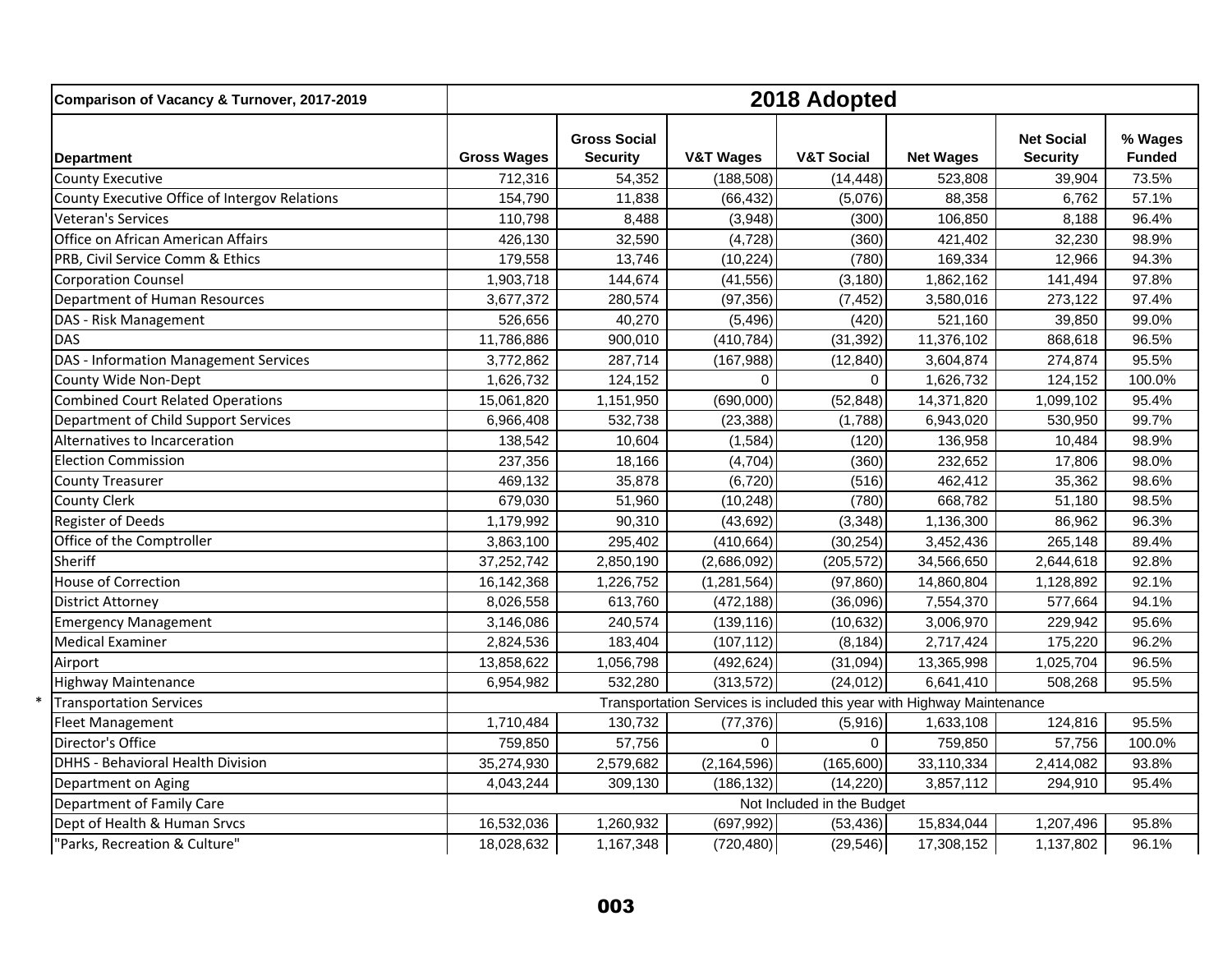| Comparison of Vacancy & Turnover, 2017-2019 | 2018 Adopted       |                                        |                      |                       |                            |                                      |                          |
|---------------------------------------------|--------------------|----------------------------------------|----------------------|-----------------------|----------------------------|--------------------------------------|--------------------------|
| <b>IDepartment</b>                          | <b>Gross Wages</b> | <b>Gross Social</b><br><b>Security</b> | <b>V&amp;T Wages</b> | <b>V&amp;T Social</b> | <b>Net Wages</b>           | <b>Net Social</b><br><b>Security</b> | % Wages<br><b>Funded</b> |
| Zoological Department                       | 8.044.378          | 613,881                                | (435, 924)           | (29, 570)             | 7,608,454                  | 584.311                              | 94.6%                    |
| <b>IUW Extension Service</b>                | 44.192             | 3.376                                  |                      |                       | 44.192                     | 3.376                                | 100.0%                   |
| <b>COUNTY</b>                               | 226,116,838        | 16,912,011                             | $(11,962,788)$ \$    |                       | $(878,000)$ \$ 214,154,050 | 16,034,011                           | 95%                      |

\*New Org in 2019 Budget, formerly under Highway Maintenan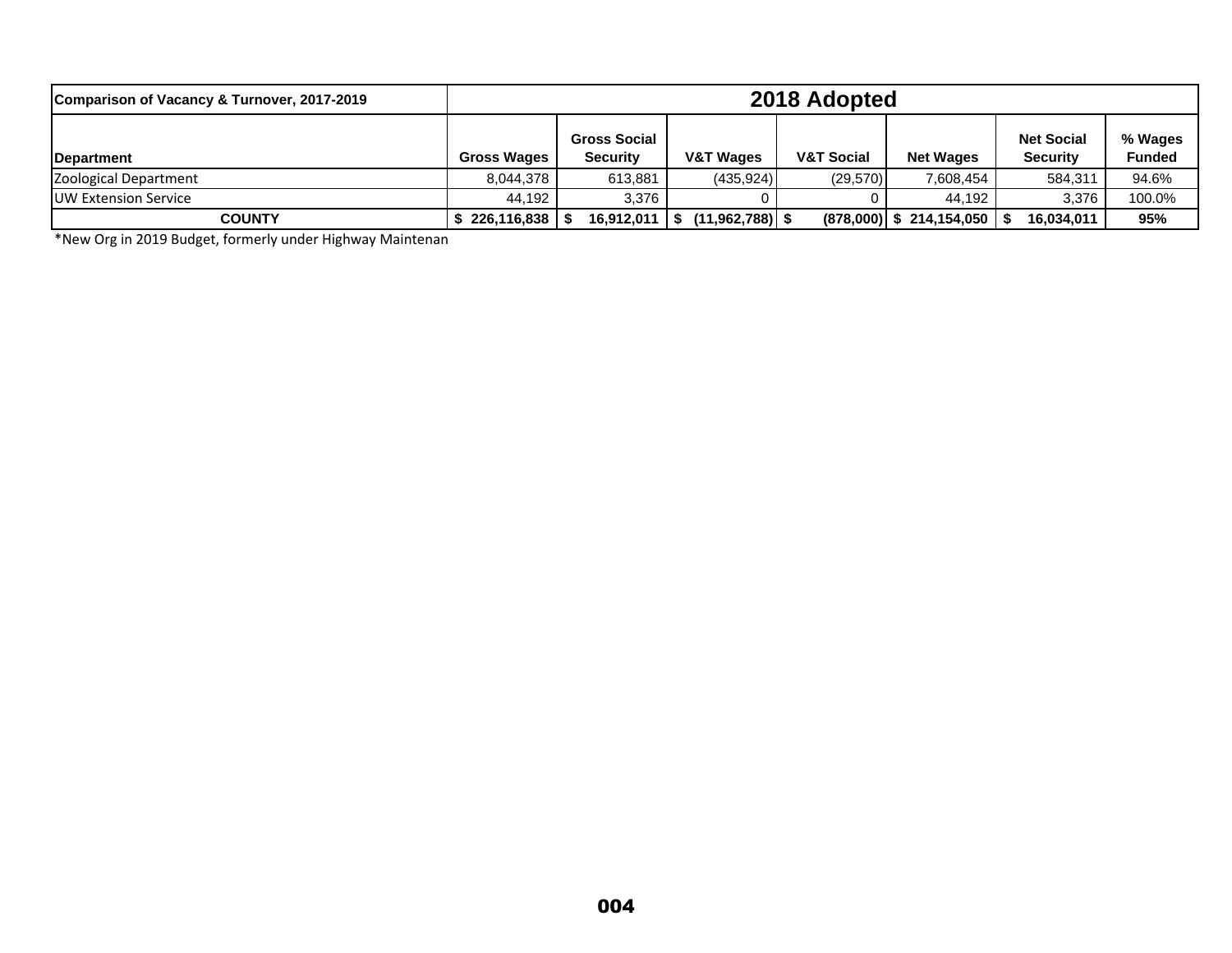| Comparison of Vacancy & Turnover, 2017-2019   |                    | 2017 Adopted                           |                                                                        |                        |                  |                                      |                          |  |  |
|-----------------------------------------------|--------------------|----------------------------------------|------------------------------------------------------------------------|------------------------|------------------|--------------------------------------|--------------------------|--|--|
| <b>Department</b>                             | <b>Gross Wages</b> | <b>Gross Social</b><br><b>Security</b> | <b>V&amp;T Wages</b>                                                   | <b>V&amp;T Social</b>  | <b>Net Wages</b> | <b>Net Social</b><br><b>Security</b> | % Wages<br><b>Funded</b> |  |  |
| <b>County Executive</b>                       | 700,386            | 52,909                                 | $\Omega$                                                               | $\Omega$               | 700,386          | 52,909                               | 100.0%                   |  |  |
| County Executive Office of Intergov Relations | 153,872            | 11,774                                 | $\mathbf 0$                                                            | $\mathbf 0$            | 153,872          | 11,774                               | 100.0%                   |  |  |
| Veteran's Services                            | 109,758            | 8,400                                  | $\mathbf 0$                                                            | $\mathbf 0$            | 109,758          | 8,400                                | 100.0%                   |  |  |
| Office on African American Affairs            | 221,736            | 16,962                                 | $\mathbf 0$                                                            | $\mathbf 0$            | 221,736          | 16,962                               | 100.0%                   |  |  |
| PRB, Civil Service Comm & Ethics              | 155,170            | 11,866                                 | $\mathbf 0$                                                            | $\mathbf 0$            | 155,170          | 11,866                               | 100.0%                   |  |  |
| <b>Corporation Counsel</b>                    | 1,665,950          | 125,626                                | $\mathbf 0$                                                            | $\mathbf 0$            | 1,665,950        | 125,626                              | 100.0%                   |  |  |
| Department of Human Resources                 | 3,550,934          | 269,719                                | (130, 596)                                                             | (9,984)                | 3,420,338        | 259,735                              | 96.3%                    |  |  |
| DAS - Risk Management                         | 490,494            | 37,520                                 | $\mathbf 0$                                                            | $\Omega$               | 490,494          | 37,520                               | 100.0%                   |  |  |
| <b>DAS</b>                                    | 12,644,936         | 964,038                                | (259, 728)                                                             | (19, 824)              | 12,385,208       | 944,214                              | 97.9%                    |  |  |
| <b>DAS - Information Management Services</b>  | 3,725,932          | 283,215                                | (108, 120)                                                             | (8, 280)               | 3,617,812        | 274,935                              | 97.1%                    |  |  |
| County Wide Non-Dept                          | 1,529,580          | 117,000                                | $\Omega$                                                               | $\Omega$               | 1,529,580        | 117,000                              | 100.0%                   |  |  |
| <b>Combined Court Related Operations</b>      | 14,885,774         | 1,138,273                              | (453, 492)                                                             | (34, 776)              | 14,432,282       | 1,103,497                            | 97.0%                    |  |  |
| Department of Child Support Services          | 6,851,252          | 523,470                                | $\Omega$                                                               | $\Omega$               | 6,851,252        | 523,470                              | 100.0%                   |  |  |
| Alternatives to Incarceration                 | 137,176            | 10,478                                 | $\mathbf 0$                                                            | $\Omega$               | 137,176          | 10,478                               | 100.0%                   |  |  |
| <b>Election Commission</b>                    | 220,840            | 16,918                                 | $\mathbf 0$                                                            | 0                      | 220,840          | 16,918                               | 100.0%                   |  |  |
| <b>County Treasurer</b>                       | 447,088            | 34,240                                 | $\mathbf 0$                                                            | $\mathbf 0$            | 447,088          | 34,240                               | 100.0%                   |  |  |
| <b>County Clerk</b>                           | 675,970            | 51,700                                 | $\Omega$                                                               | $\Omega$               | 675,970          | 51,700                               | 100.0%                   |  |  |
| <b>Register of Deeds</b>                      | 1,195,016          | 91,464                                 | (21, 036)                                                              | (1,608)                | 1,173,980        | 89,856                               | 98.2%                    |  |  |
| Office of the Comptroller                     | 3,857,048          | 294,254                                | (319, 692)                                                             | (23, 787)              | 3,537,356        | 270,467                              | 91.7%                    |  |  |
| Sheriff                                       | 37,627,712         | 2,879,397                              | (2,728,524)                                                            | (208, 872)             | 34,899,188       | 2,670,525                            | 92.7%                    |  |  |
| <b>House of Correction</b>                    | 15,874,000         | 1,215,184                              | (438,096)                                                              | (33, 552)              | 15,435,904       | 1,181,632                            | 97.2%                    |  |  |
| <b>District Attorney</b>                      | 7,559,928          | 577,330                                | (144, 144)                                                             | (11, 016)              | 7,415,784        | 566,314                              | 98.1%                    |  |  |
| <b>Emergency Management</b>                   | 3,259,558          | 249,035                                | (62, 460)                                                              | (4,776)                | 3,197,098        | 244,259                              | 98.1%                    |  |  |
| <b>Medical Examiner</b>                       | 2,444,470          | 159,703                                | (83, 808)                                                              | (6, 408)               | 2,360,662        | 153,295                              | 96.5%                    |  |  |
| Airport                                       | 13,354,278         | 1,017,776                              | (486, 684)                                                             | (28, 659)              | 12,867,594       | 989,117                              | 96.4%                    |  |  |
| <b>Highway Maintenance</b>                    | 6,740,648          | 515,408                                | (126, 444)                                                             | (9,672)                | 6,614,204        | 505,736                              | 98.1%                    |  |  |
| <b>Transportation Services</b>                |                    |                                        | Transportation Services is included this year with Highway Maintenance |                        |                  |                                      |                          |  |  |
| <b>Fleet Management</b>                       | 1,690,198          | 129,404                                | (39, 816)                                                              | (3,048)                | 1,650,382        | 126,356                              | 97.6%                    |  |  |
| Director's Office                             | 750,202            | 56,577                                 | $\mathbf 0$                                                            | $\mathbf 0$            | 750,202          | 56,577                               | 100.0%                   |  |  |
| <b>DHHS - Behavioral Health Division</b>      | 36,034,400         | 2,624,179                              | (1,923,384)                                                            | (143, 202)             | 34,111,016       | 2,480,977                            | 94.7%                    |  |  |
| Department on Aging                           | 4,101,998          | 313,946                                | (244, 536)                                                             | (18, 708)              | 3,857,462        | 295,238                              | 94.0%                    |  |  |
| Department of Family Care                     |                    |                                        |                                                                        | Included in DAS Budget |                  |                                      |                          |  |  |
| Dept of Health & Human Srvcs                  | 15,859,814         | 1,210,195                              | (783, 732)                                                             | (60, 252)              | 15,076,082       | 1,149,943                            | 95.1%                    |  |  |
| 'Parks, Recreation & Culture"                 | 17,303,742         | 1,277,012                              | (132, 948)                                                             | (12, 453)              | 17,170,794       | 1,264,559                            | 99.2%                    |  |  |

\*